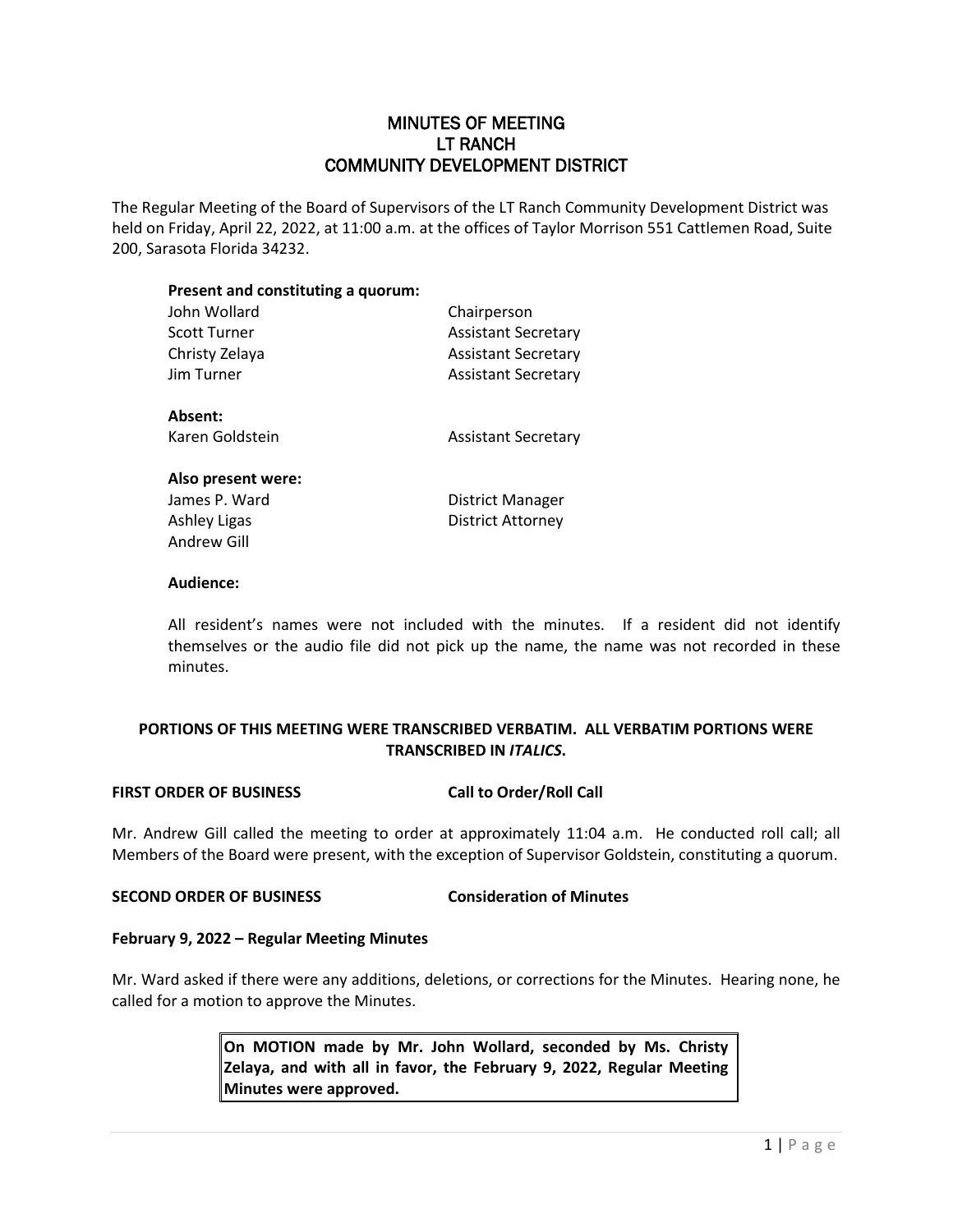**THIRD ORDER OF BUSINESS Consideration of Resolution 2022-4**

**Consideration of Resolution 2022-4, a resolution of the Board of Supervisors approving the Proposed Fiscal Year 2023 Budget and setting the Public Hearing on Wednesday, July 13, 2022, at 11:00 A.M. at the offices of Taylor Morrison, 551 Cattlemen Road, Suite 200, Sarasota, Florida 34232**

*Mr. Gill: Included in your packet is that proposed budget. This resolution begins the approval process for the Budget. It sets a cap on the amount. That cap can be lowered. It can be changed at the public hearing. Until July 13 at any meeting between then we will have time to review, make additional edits and receive your comments on that.* 

*Mr. Jim Turner: I don't want to approve a budget I've not see yet. I don't mind setting the public hearing date for July 13. I think we can proceed in two ways. One, we could run out and make a couple copies real quick and give us a chance to look at it, the other would be to approve the public hearing date today but perhaps defer the approval of the budget until our next CDD meeting.* 

*Mr. Gill: Jim, I'd like to get him a copy of the budget so that he can review it and we defer this resolution until the end of the meeting. Okay, what we'll do is, we will defer approval of Resolution 2022-4 until the end of the meeting. I'll get you a copy of that proposed budget.* 

*Mr. John Wollard: Jim, how far in advance do we need to have the approved budget prior to the adoption meeting?*

*Mr. Jim Ward: We have to have 60 days' notice to the County. Plus, we have mailed notice on this District, so that takes almost 50 days to do. Those notices have to be out 30 days in advance of the hearing date. If you defer from today, we could do it in May, but your public hearing would have to be in July. I would suggest having an interim meeting between now and your other meeting if that's what you want to do, but otherwise there's just not enough time to get all the mailed notices out. The notice for the County is easy, but it's still 60 days out. Plus, all the legal advertising that goes with this.* 

*Mr. Wollard: I think, to Jim's point, we set the meeting, get the budget circulated. If we need to have an interim meeting, we can do that.*

*Mr. Ward: What we can do, since today's the 22, if you want to talk about an interim date, what we could do is, at the end of this meeting, continue this meeting to a date and time certain, and then we could have this Item just for that Agenda.* 

The Board discussed what date would be best to have an interim meeting. It was decided to hold an interim meeting on April 27, 2022 at 11:00 a.m.

*Mr. Ward: What we will do at the end of the meeting, instead of a motion to adjourn, Andrew will ask for a motion to continue today's meeting until April 27, 2022 at 11:00 a.m.* 

**FOURTH ORDER OF BUSINESS Consideration of Resolution 2022-5**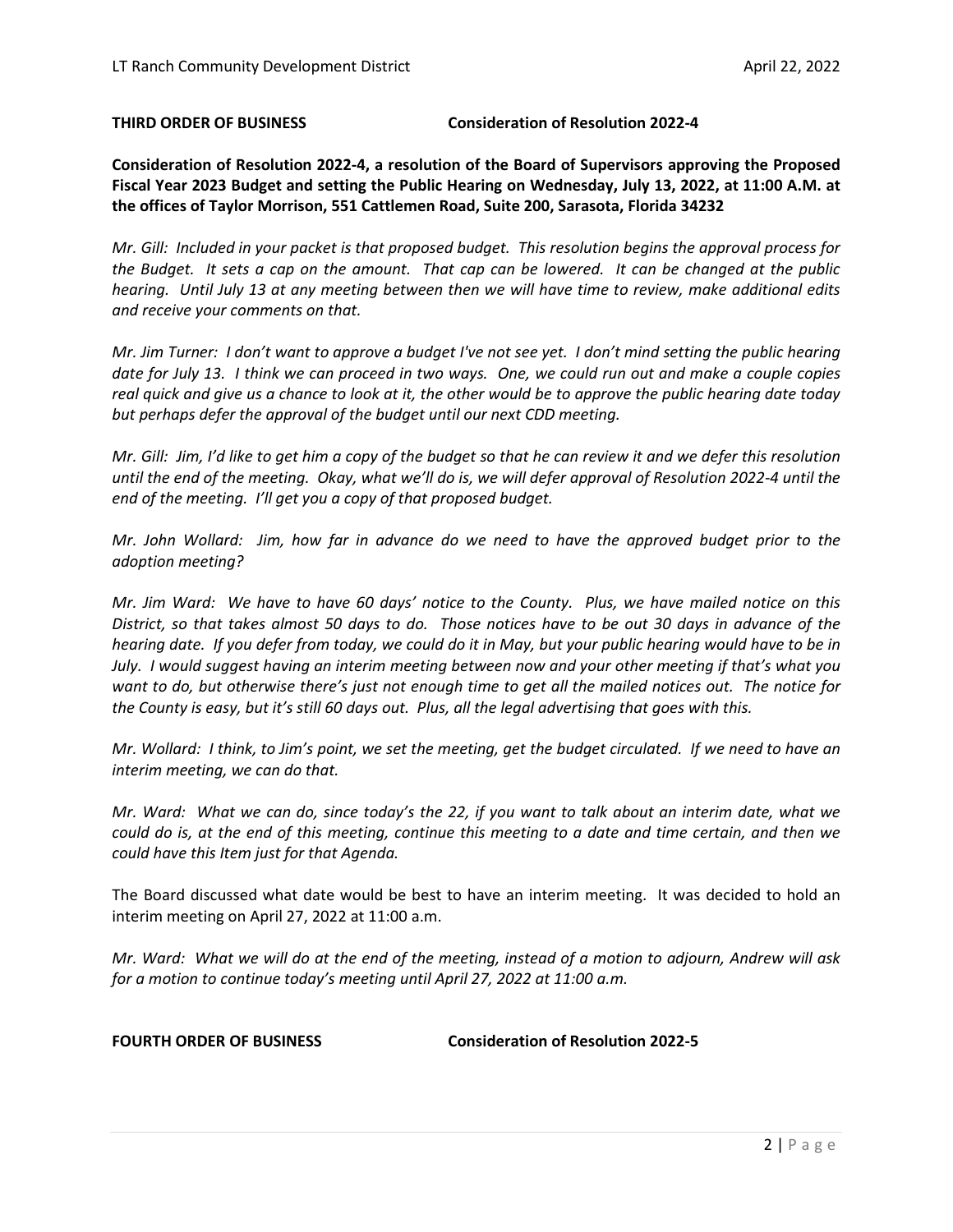**Consideration of Resolution 2022-5, a resolution of the Board of Supervisors approving the assignment of Engineering Services Agreement, dated January 1, 2022, from Waldrop Engineering, LLC to Atwell, LLC together with an Assignment Letter**

*Mr. Gill: Due to a merger effective January 1, 2022, Waldrop became Atwell, LLC. This Resolution approves the assignment of their existing engineering services agreement from Waldrop to Atwell. The*  fee schedule was similar. There were slight increases, but it primarily stayed the same. He asked if there were any questions; hearing none, he called for a motion.

> **On MOTION made by Mr. John Wollard, seconded by Mr. Jim Turner, and with all in favor, Resolution 2022-5 was adopted, and the Chair was authorized to sign.**

**FIFTH ORDER OF BUSINESS Consideration of Resolution 2022-6** 

**Consideration of Resolution 2022-6, a resolution of the Board of Supervisors of the LT Ranch Community Development District confirming and approving the actions of the Chairman and District staff regarding the acquisition of certain Skye Ranch Neighborhood Four North (PHASES 1 & 2) utilities and conveyance of Skye Ranch Neighborhood Four North (PHASES 1 & 2) utilities to Sarasota County, Florida**

Mr. Gill read the resolution.

*Ms. Ashley Ligas: This is the acquisition package for the utilities for the neighborhood for phases 1 and 2. The engineer thought it was the appropriate time for the District to acquire these utilities pursuant to the acquisition agreement. The District has acquired those from the developer in the amounts identified in the package. The package also includes the conveyance documents from the District to the County, so the District can turn those over to the County for perpetual operation and maintenance.* 

*Mr. Jim Turner: Is the District assigning everything it's getting with regard to utilities to the County? So, it's a mirror image, the developer to the District and then the District to the County?* 

*Mr. Ward: That would be true for potable and wastewater. I don't know about the reuse portion, but if the County is excepting a reuse line, then that would be true for the reuse lines also.* 

*Ms. Ligas: Just to clarify, this is solely for phases 1 and 2 of the Phase 4 North area. We are working on phases 3 and 4 of the Phase 4 North.* 

*Mr. Ward: John, do you know, does the County accept reuse water in this District?*

*Mr. John Wollard: Reuse is private.* 

*Mr. Ward: Then it would just be the potable water and the wastewater.*

*Ms. Ligas: That is also identified in exhibit A. We do identify reuse, but to the County it's just water and wastewater.*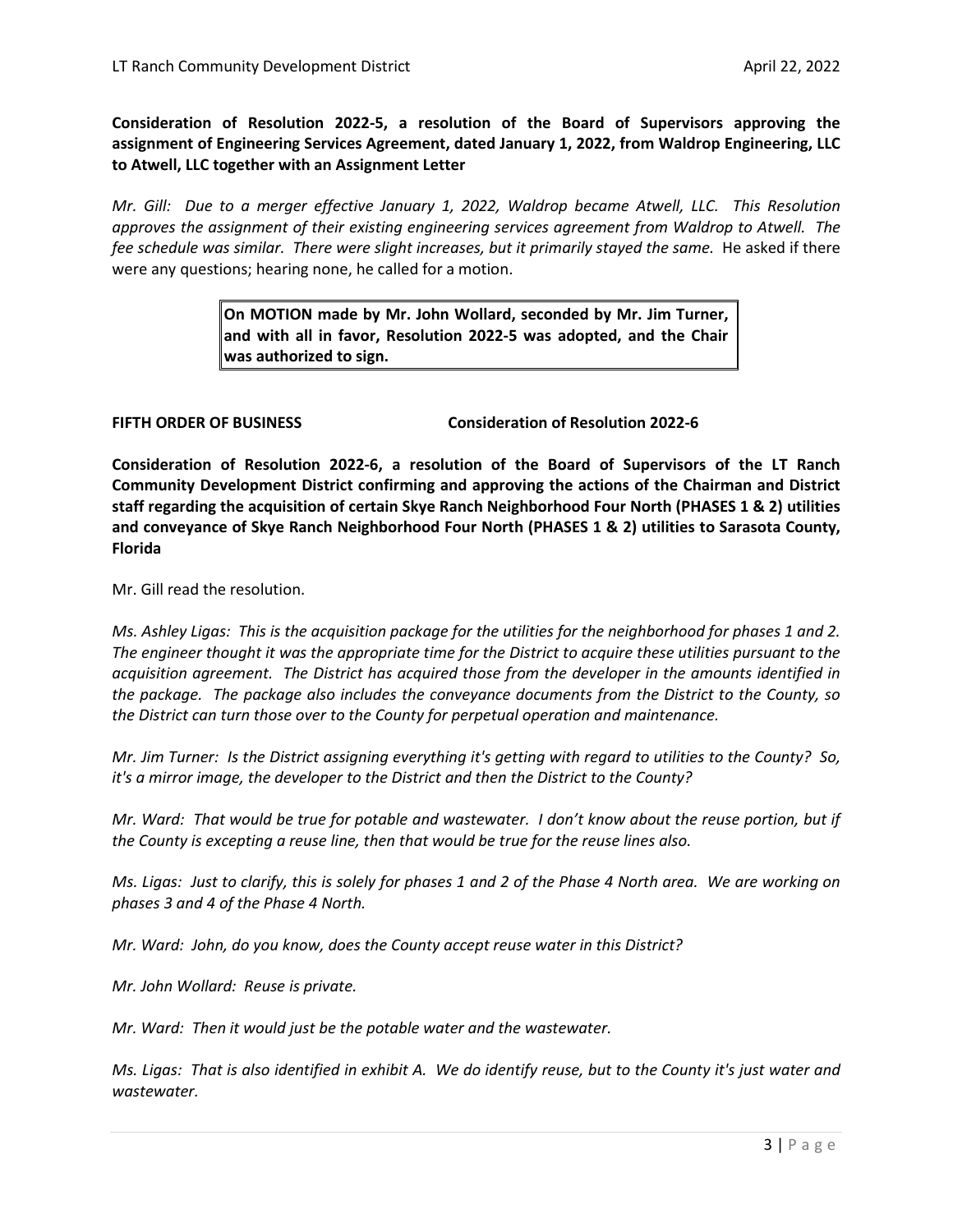Mr. Gill asked if there were any questions; hearing none, he called for a motion.

**On MOTION made by Mr. John Wollard, seconded by Mr. Jim Turner, and with all in favor, Resolution 2022-6 was adopted, and the Chair was authorized to sign.** 

# **SIXTH ORDER OF BUSINESS Consideration of Resolution 2022-7**

**Consideration of Resolution 2022-7, a resolution of the Board of Supervisors designating a date time, and location for a landowners' meeting and election; providing for publication; and establishing forms for the landowners' election**

Mr. Gill stated Seat 1, John Wollard, Seat 2, Christy Zelaya, and Seat 5, Scott Turner, were up for landowner election on November 8, 2022. He noted the advertisement and proxy document were included in the Resolution.

*Mr. Ward: There is a requirement in the statute that the Board set the landowner's date time and location at least 90 days in advance of the election. That is one of the reasons this is on the Agenda so early and scheduled for November 8, 2022 at 1:00 p.m. at the Offices of Taylor Morrison, Morrison 551 Cattlemen Road, Suite 200, Sarasota, Florida.* 

*Ms. Ligas: I wanted to point out, this would be the second landowner election of the District; therefore, pursuant to the Statute it has to happen on that first Tuesday. It syncs it up to the Novembers, so because this is the second one, it has to happen on that election day, basically November 8, after, from here on out, while we are having landowner elections, the Board can set it on a date in November, but this second one has to happen on November 8.* 

*Mr. Wollard: I'm not a landowner either.* 

*Mr. Ward: We can just do the landowners election. It just requires, John, for you to be there. It should take us roughly ten minutes to do the meeting.* 

*Mr. Wollard: Okay, we'll make it work.* 

**On MOTION made by Mr. John Wollard, seconded by Mr. Jim Turner, and with all in favor, Resolution 2022-7 was adopted, and the Chair was authorized to sign.** 

**SEVENTH ORDER OF BUSINESS Consideration of Resolution 2022-8** 

**Consideration of Resolution 2022-8, a resolution of the Board of Supervisors ratifying the actions of the Board of Supervisors and District staff related to the transfer of the Environmental Resource Permit ("ERP") and acceptance of responsibility for the perpetual operation and maintenance of certain portions of the stormwater management system**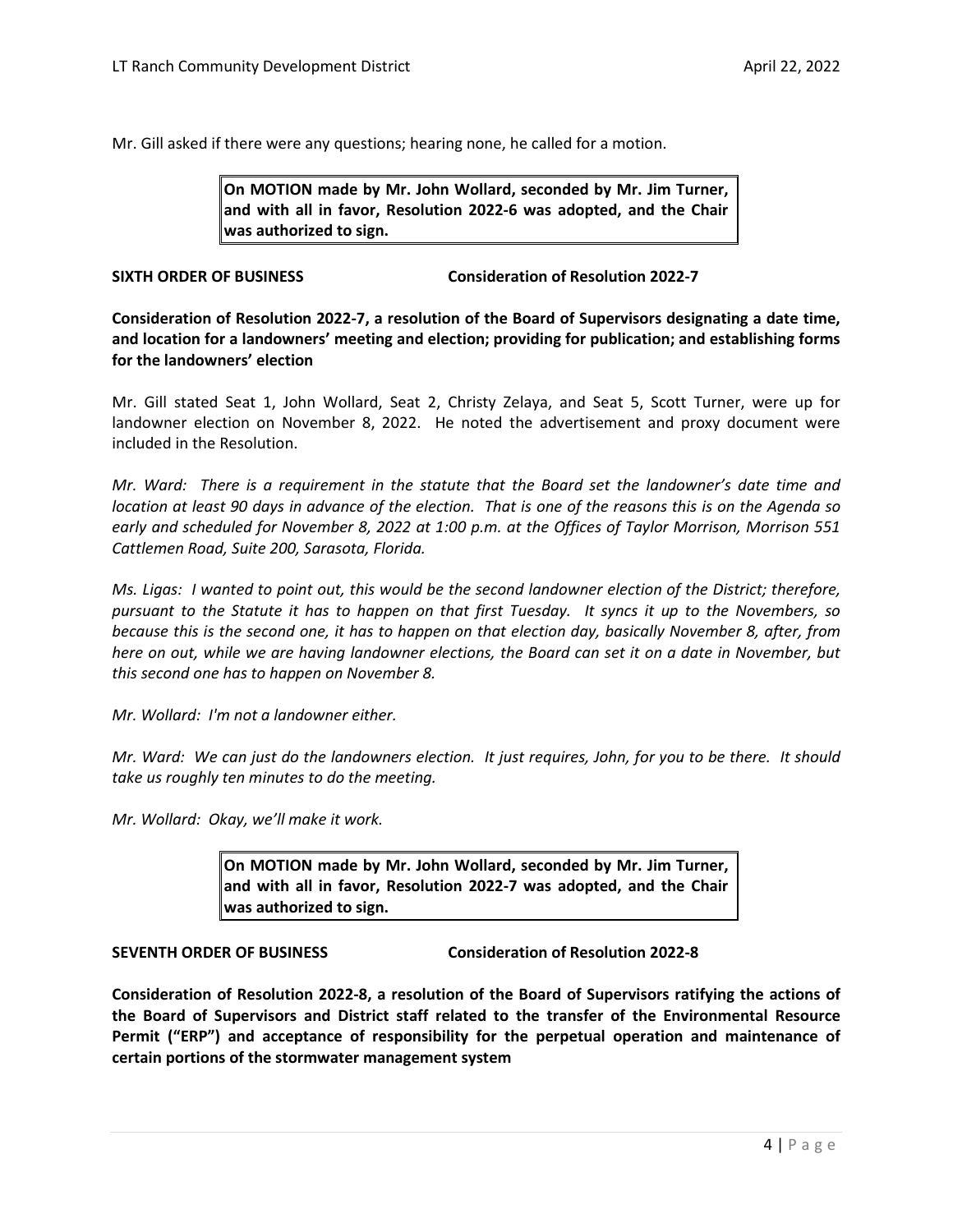*Ms. Ligas: As stormwater ponds are acquired and transferred to the District, the developer typically transfers the permit eventually for the environmental resource permit to the District as well. This is just ratifying the actions of District Staff to initiate that transfer.* 

> **On MOTION made by Mr. John Wollard, seconded by Mr. Jim Turner, and with all in favor, Resolution 2022-8 was adopted, and the Chair was authorized to sign.**

## **EIGHTH ORDER OF BUSINESS Staff Reports**

### **I. District Attorney**

*Ms. Ligas: We were going to ask about the timing on the upcoming bond issue for where the District was on that?*

*Mr. Ward: We haven't made any decisions at this moment, but I will discuss that with you offline.* 

### **II. District Engineer**

### **a) Stormwater Report update**

*Mr. Gill: I spoke with the District Engineer earlier. They are working on the stormwater reporting requirement and will get that to us as soon as possible.* 

### **III. District Asset Manager**

- **a) Operations Report March 2022**
- **b) Operations Report April 2022**

No report.

### **IV. District Manager**

- **a) Reported number of Registered Voters as of April 15, 2022**
- **b) Financial Statement for period ending January 31, 2022 (unaudited)**
- **c) Financial Statement for period ending February 28, 2022 (unaudited)**
- **d) Financial Statement for period ending March 31, 2022 (unaudited)**

*Mr. Gill: We have reached out to the County about the number of registered voters in LT Ranch. They haven't given us that information yet. They are required to provide this by April 15 of each year, but we are still waiting on that. We have the number as 54 as of April 15, 2021 which puts us well below the 250 required for the qualified electors. Also, this District was established in 2018, so it has been only 4 years and it is a 6 year requirement.* 

**NINTH ORDER OF BUSINESS Supervisor's Requests and Audience Comments**